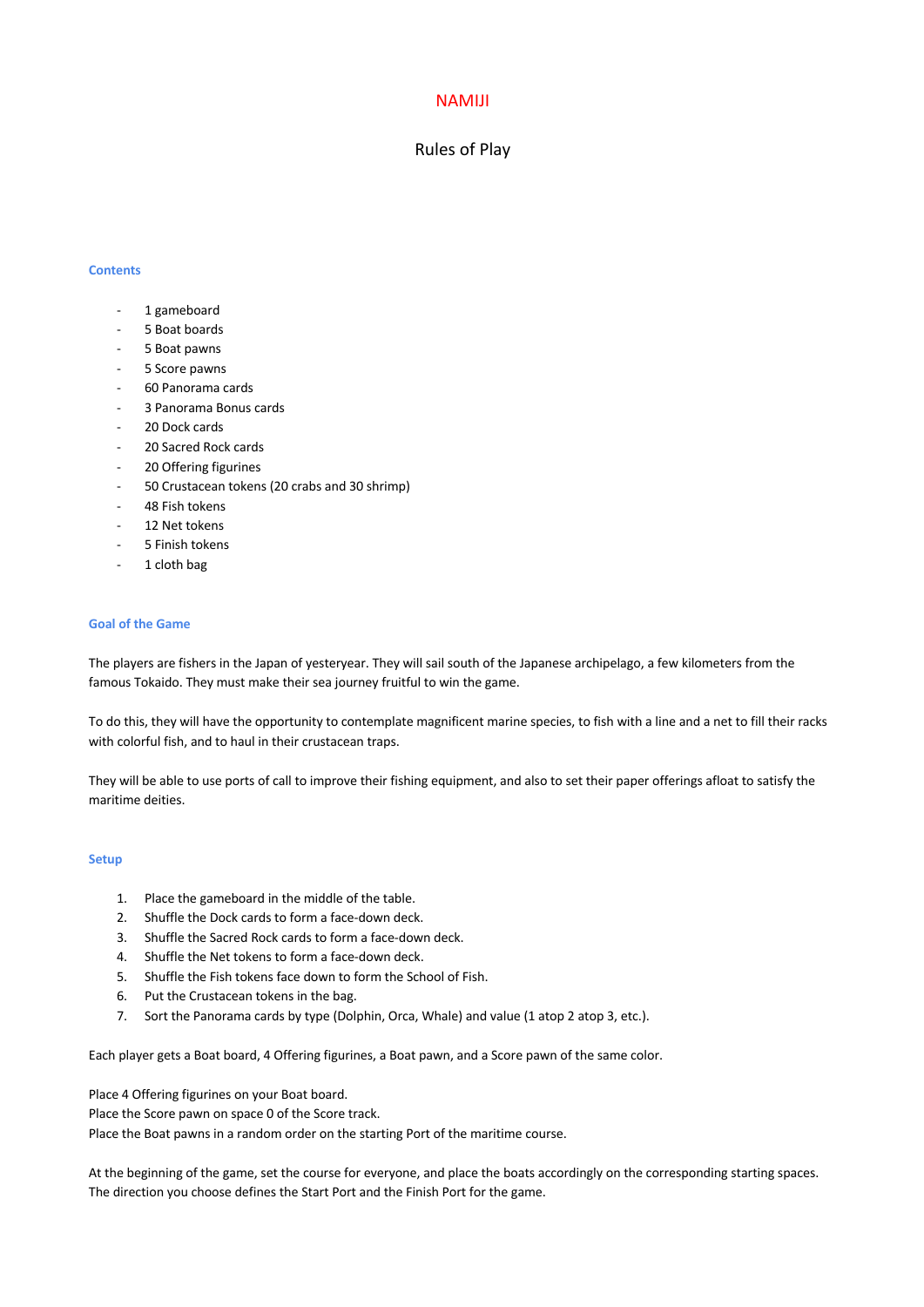In Namiji, we call all of the cards (Panorama, Dock, Sacred Rock) and tokens (Fish, Net, Crustacean, Finish) that you receive during the game your **collection**.

#### **Playing the Game**

In Namiji, the player whose Boat is farthest behind on the maritime course (with respect to the navigation direction) is the player who takes the next turn.

If your Boat pawn is in last place on the maritime course, you must advance it to any open space of your choice.

You absolutely do not have to stop at the first open space in front of you, and you can "jump" over one or more spaces.

You are not allowed to go backward. You must stop on the Dock spaces.

Once you have moved your Boat, you get the benefit corresponding to the associated space (the spaces are detailed below).

In most cases, after moving your Boat, another Boat will be in last place on the maritime course, and it will be that player's turn.

If, after moving your Boat, your Boat is still in last place along the maritime course, you immediately take another turn. This is the case until you move in front of another player.

# **Single/Double Spaces**

Some of the spaces on the board are doubled. These extra spaces are only used in 4- and 5-player games.

When a Boat lands on a double space, it absolutely must occupy the space that is directly on the maritime course, if it is open.

The Boat that arrives after that one will occupy the second space. This second Boat is always considered to be behind the one that is directly on the maritime course.

For 2- and 3-player games, only use the spaces directly on the maritime course. Ignore the ones off the route: They cannot be used.

## **The Spaces and Their Effects**

# **Line Fishing/Net Fishing**

● **Line Fishing**

Take a face-up or face-down Fish token from the School of Fish, and place it face-up on your rack (see the placement rule below). Then, flip a face-down Fish token in the School of Fish face up. If you use a Dock card to take a Fish token apply the same rule.

Release it: If you wish, you may release the fish back into the water. Put the Fish token face up in the School of Fish.

#### ● **Net Fishing**

Take the first Net token from the deck and place it on your rack, arranged horizontally or vertically (see the placement rule below). Net tokens occupy two spaces, and cannot hang off the rack.

Release it: If you wish, you may release the fish back into the water. Tuck the Net token under the deck of Net tokens.

#### Placement Rule

You must place the first Fish (or Net) token in the upper-left corner of the rack. You must place subsequent tokens orthogonally adjacent to at least one other token.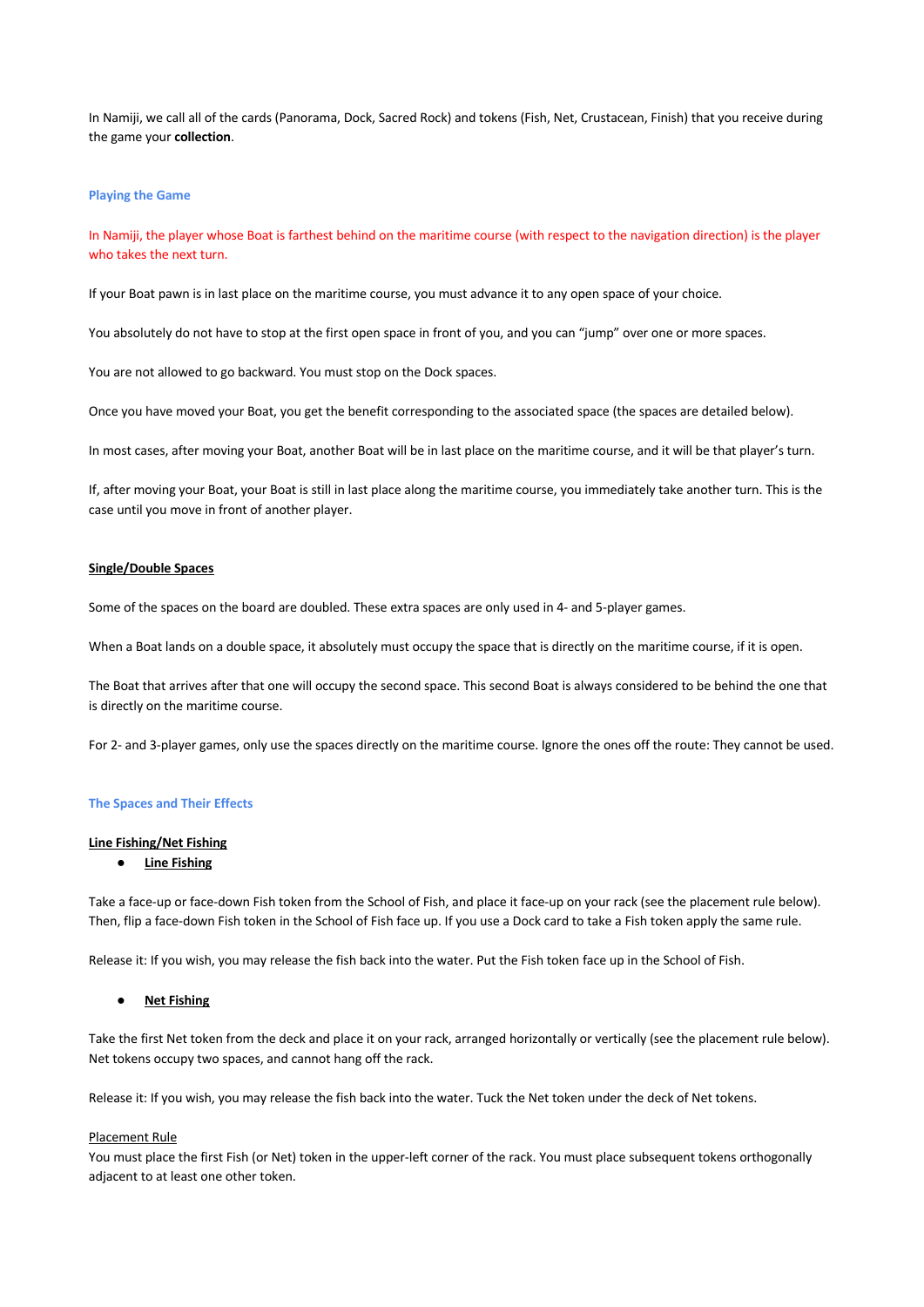Fish and Net tokens do not score points individually; instead, when you fill a row (or column) of your rack with fish of the same color or the same shape, you immediately earn the points corresponding to this row (or column).

*Clarification: You do not have to complete a row or column before starting a new one.*

## **Crustacean Trap**

Draw a random Crustacean from the bag. You can draw up to 5 tokens consecutively, and you can stop drawing at any time. You can catch any number of shrimp, but only one crab. If you catch 2 crabs, you lose the entire catch from this space, and return all of the tokens you just drew to the bag.

When you keep your crustacean catch, stack the Crustacean tokens on the crustacean trap on your Boat board. Each Crustacean (Shrimp and Crab) token you add to your collection immediately earns you 1 victory point.

#### **Whirlpool**

At the beginning of the game, you each start with 4 Offering figurines, representing a total penalty of 15 points. The only way to get rid of this penalty, or at least reduce it, is to give these offerings to the sea. To do this, take the rightmost Offering figurine from your Boat board and place it on the big Whirlpool area of the gameboard. If you manage to donate all of your Offerings, you no longer have a penalty at the end of the game.

Example: At the end of the game, Tami still has 2 Offering tokens on her board. She subtracts 6 victory points from her final score.

#### **Panorama**

Panoramas are made of 3, 4, or 5 sections, depending on the type (Dolphin, Orca, Whale). When you stop on a Panorama space, if you do not yet have any sections of that panorama, take section number 1. If you already have one or more sections of that panorama, take the next section in increasing order. Immediately score a number of points equal to the number of the panorama section (1, 2, 3, 4, or 5) you just got.

*Clarification: Each player can compose only one panorama of each type (Dolphin, Orca, or Whale). If you have already completed a panorama, you can no longer stop on spaces for that panorama.*

Bonus: If you are the first player to finish a panorama of a particular type, take the Bonus card corresponding to that panorama (Dolphin, Orca, or Whale) and add it to your collection. Immediately score 3 points (in addition to the points you gained from the final section of the panorama).

## **Sacred Rock**

Each Sacred Rock card depicts a unique objective. At the end of the game, if you have achieved the objective, you score the points indicated.

Draw 2 Sacred Rock cards and look at them, without showing anyone else. Choose one and add it face down to your collection. Then tuck the other under the deck. There is no limit to the number of Sacred Rock cards you can have.

#### **Docks**

Docks are special spaces. These are mandatory stops for all Boats. They are opportunities for the fishers to get a little rest, and to improve their equipment.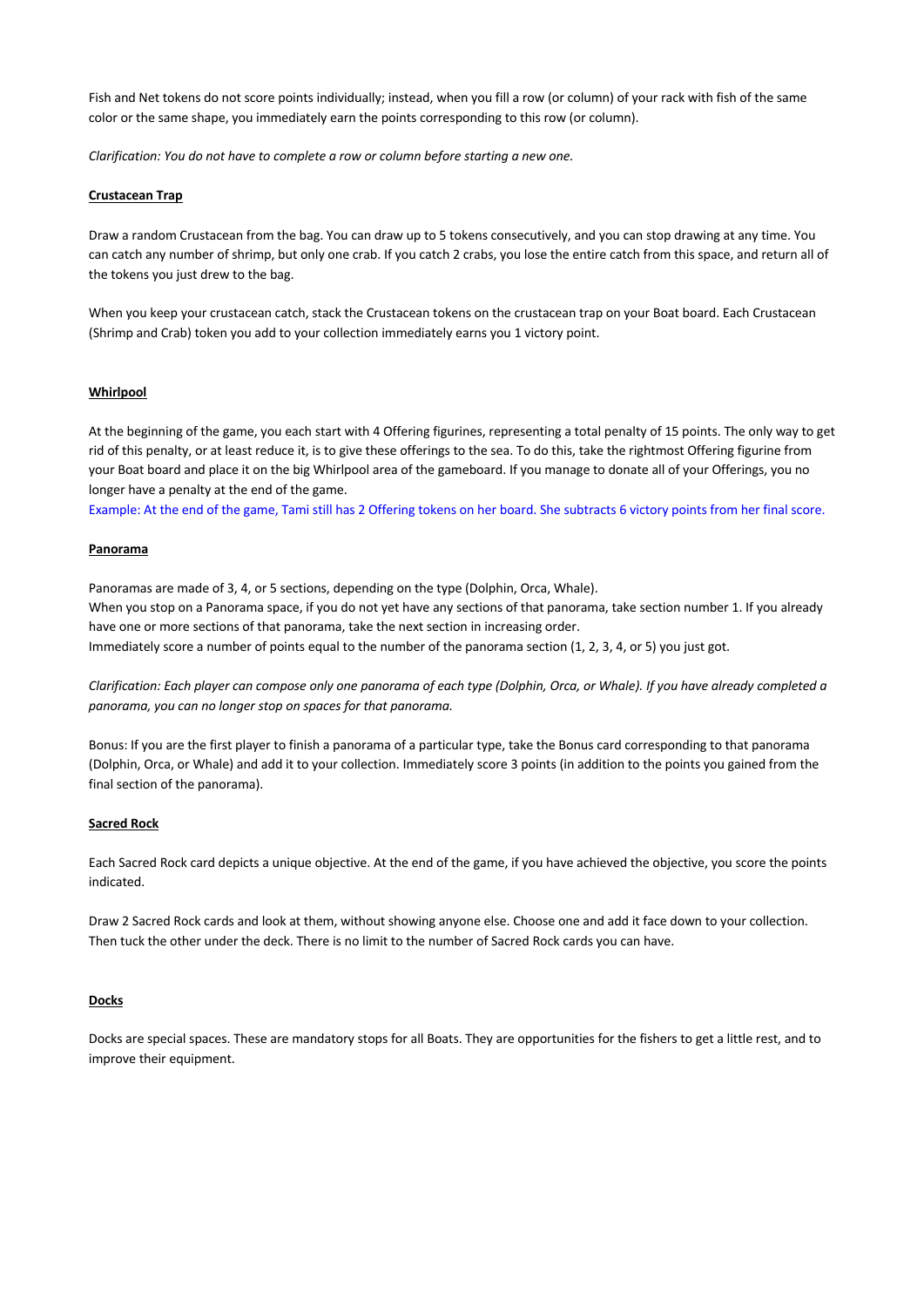#### **Arriving at a Dock**

Everyone must make a stop at each Dock. There are enough Dock spaces to accommodate all the Boats simultaneously.

*Note: Use only as many Dock spaces as there are players. In a 5-player game, use them all. In a 4-player game, only the 4 closest to the maritime course are available. In a 3-player game, only the 3 closest to the maritime course are available.*

# **The order in which you reach the Dock is important. When you reach the Dock, place your Boat in any of the available and empty spaces there.**

Once all the Boats have reached the Dock, the player whose Boat is in the space closest to the maritime course draws as many cards as the number of players plus 1. For example, in a 3-player game, they draw 4 cards.

This player looks at them without showing anyone else, then chooses 1 and adds it to their collection. Then the player whose Boat is in the next space chooses from the remaining cards, and so on until each player has taken a Dock card. Tuck the remaining Dock card under the deck.

You can only use each Dock card once per space; however, you may use more than one of your Dock cards if they become applicable.

#### **Continuing the Voyage**

After everyone has gotten their Dock card, their voyages can continue. The player whose boat is farthest from the maritime course goes first, as usual for Boats in the same location.

*Note: Although the Boat in the first space gets the most options for Dock cards, the last Boat has the most movement options, because it will be the first one to move.*

## **End of the Voyage**

The game ends after all Boats have reached the Finish Port. Each player earns a Finish token corresponding to their rank: The first player to arrive gains 7 points; second, 5 points; third, 3 points; etc.

For each of your Sacred Rock cards, score its points if you've achieved its objective. Then, subtract penalty points according to the Offerings still on your Boat board.

The player with the most points wins, and is named the best fisher of the season. If there is a tie for most, the tied players share the victory.

*Note: In Namiji, you score victory points throughout the game; however, if you think you made an accounting error, you can review your collection and retally your score at the end of the game.*

### **Special Rules for 2-Player Games**

Two-player games are subject to a few special rules.

Place a third Boat, called the Neutral Boat, on the Start Port (randomize the starting positions of the three boats).

As with players' Boats, the Neutral Boat must move when it is last along the maritime course.

The player who is farthest ahead on the maritime course chooses how far to move it.

Note: Moving the Neutral Boat is an important aspect of two-player games, and it is a key to victory.